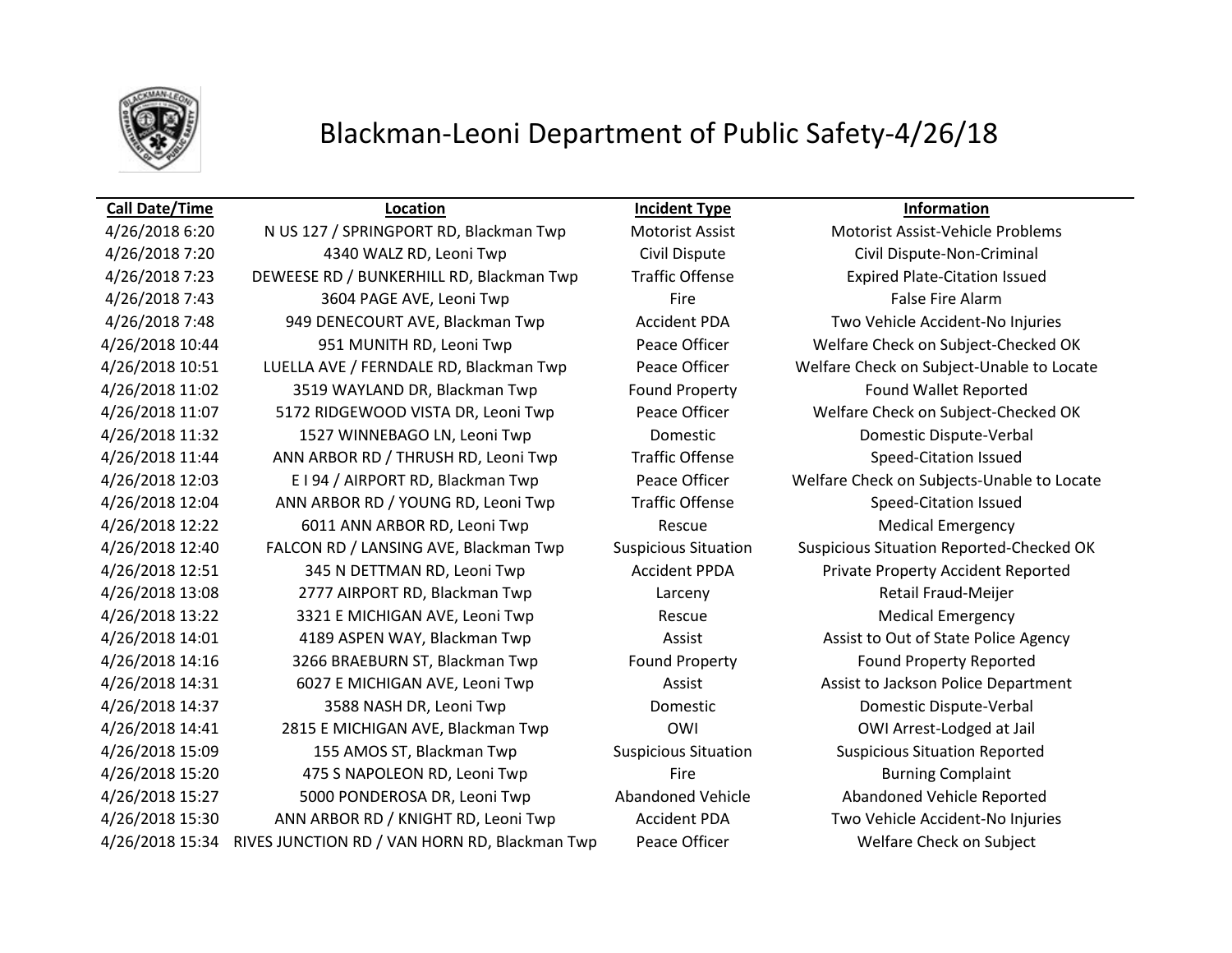

## Blackman-Leoni Department of Public Safety-4/26/18

### **Call Date/Time Location Incident Type Information**

4/26/2018 15:40 3333 E MICHIGAN AVE, Leoni Twp Larceny Retail Fraud-Meijer 4/26/2018 15:45 3300 SPIREA CT 316, Blackman Twp Rescue Medical Emergency A/26/2018 16:04 **4211 LEAH ST, Leoni Twp** Rescue Rescue Medical Emergency 4/26/2018 16:22 3588 PAGE AVE, Leoni Twp Larceny Retail Fraud-Menard's 4/26/2018 17:21 COOPER RD / E PARNALL RD, Blackman Twp Accident PDA Two Vehicle Accident-No Injuries 4/26/2018 17:31 3333 E MICHIGAN AVE, Leoni Twp Larceny Retail Fraud-Meijer 4/26/2018 18:08 3224 SEYMOUR RD, Leoni Twp Suspicious Situation Suspicious Situation Reported 4/26/2018 18:19 3000 KINGSBROOKE DR 101, Blackman Twp Rescue Rescue Medical Emergency 4/26/2018 19:07 3410 SUMAC CT 301, Blackman Twp Domestic Domestic Dispute-Verbal 4/26/2018 19:17 1860 W MICHIGAN AVE, Blackman Twp Suspicious Situation Suspicious Situation Reported 4/26/2018 19:30 E I 94 / SARGENT RD, Leoni Twp Traffic Offense Obstructed Plate-Verbal Warning 4/26/2018 19:35 708 LONGFELLOW AVE, Blackman Twp Suspicious Situation Suspicious Situation Reported 4/26/2018 20:07 7480 ANN ARBOR RD, Leoni Twp Reckless Driving Reckless Driver Reported 4/26/2018 20:13 4122 W MICHIGAN AVE, Blackman Twp Peace Officer Welfare Check on Subject-Checked OK 4/26/2018 20:19 2704 E MICHIGAN AVE, Blackman Twp Disorderly Trouble with Subject Reported 4/26/2018 20:30 COOPER RD / W I 94, Blackman Twp Disorderly Trouble with Subject Reported 4/26/2018 21:05 5376 RIDGEWOOD VISTA DR, Leoni Twp Domestic Domestic Dispute-Verbal 4/26/2018 22:01 LAURENCE AVE / W ARGYLE ST, Blackman Twp Traffic Offense Defective Equipment-Verbal Warning 4/26/2018 22:14 203 5TH ST, Leoni Twp Suicide Suicide Subject-Transported to Hospital A/26/2018 23:15 5034 FIELDSTONE ST, Blackman Twp Rescue Rescue Medical Emergency 4/27/2018 1:25 3785 E SOUTH ST, Napoleon Twp Conservation Injured Deer in Roadway 4/27/2018 1:36 3557 SECHLER DR, Leoni Twp Domestic Domestic Dispute-Verbal 4/27/2018 2:56 204 WATTS RD C, Leoni Twp Disorderly Trouble with Subject Reported 4/27/2018 4:20 BOARDMAN RD / MAYNARD AVE, Blackman Twp Traffic Offense No Headlights-Verbal Warning 4/27/2018 4:33 1700 W MICHIGAN AVE, Blackman Twp Suspicious Situation Suspicious Vehicle-Wal-Mart-Checked OK

4/26/2018 18:13 E I 94 / WHIPPLE RD, Leoni Twp Suspicious Situation Suspicious Situation Reported-Checked OK 4/26/2018 20:06 PAGE AVE / S ELM AVE, Jackson Traffic Offense License Restriction Violation-Citation Issued 4/27/2018 1:39 1224 LUCY AVE, Summit Twp Assist Assist Assist to Jackson County Sheriff's Department